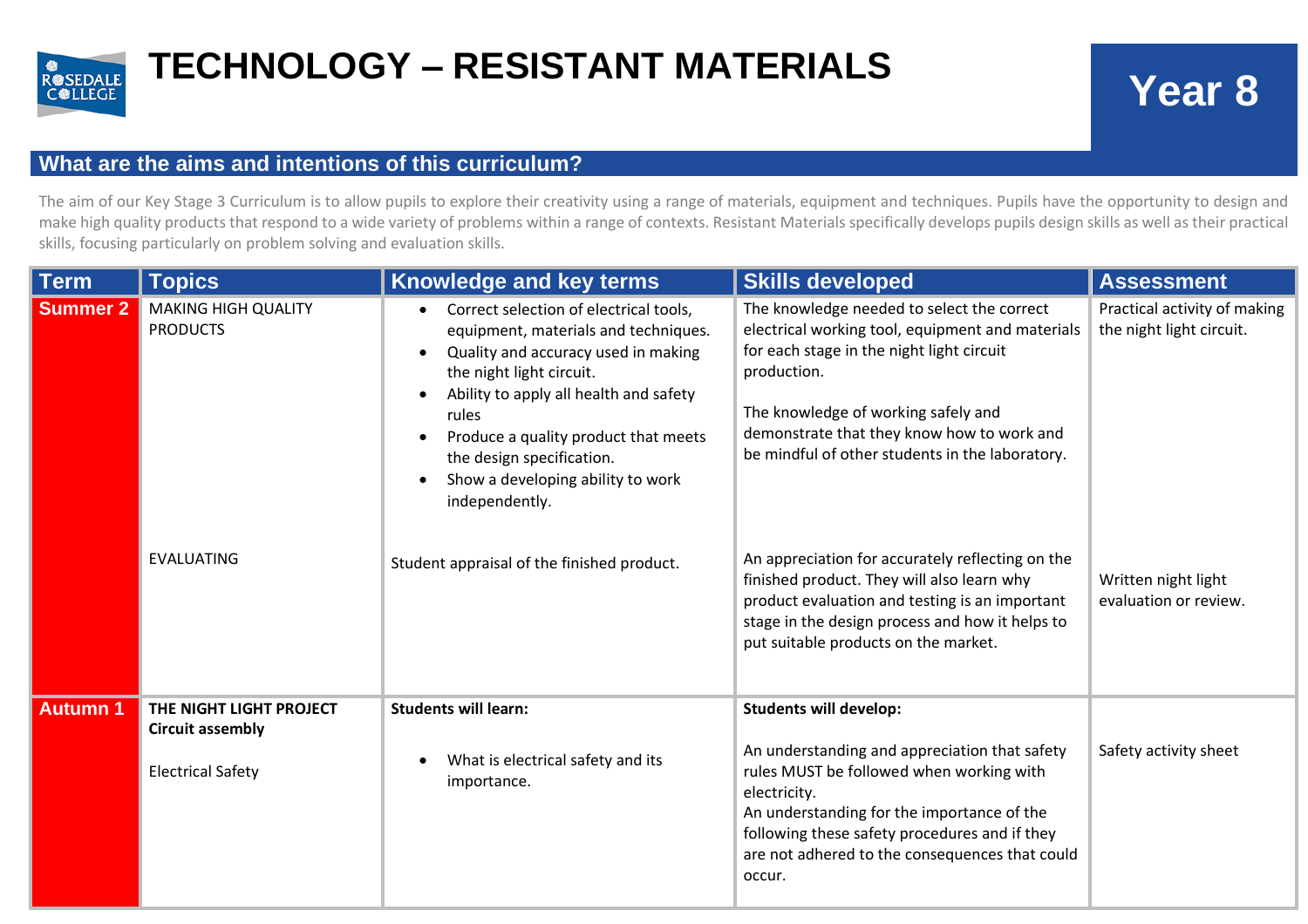| Current, voltage and resistance. | What is current, voltage, resistance and<br>the relationship between them.                                                                                                                                                                                                             | A knowledge of Ohms Law and its application to<br>our way of life.                                                                                                                                                                                                                                 | Calculating voltage,<br>current and resistance                                                       |
|----------------------------------|----------------------------------------------------------------------------------------------------------------------------------------------------------------------------------------------------------------------------------------------------------------------------------------|----------------------------------------------------------------------------------------------------------------------------------------------------------------------------------------------------------------------------------------------------------------------------------------------------|------------------------------------------------------------------------------------------------------|
|                                  | Electrical working tools, equipment,<br>materials                                                                                                                                                                                                                                      | A general understanding of the tools,<br>equipment, materials, safety precautions, ppe<br>and risk assessments that are essential to create<br>the night light circuit.                                                                                                                            |                                                                                                      |
|                                  | The different electrical components in<br>the circuit and their uses.                                                                                                                                                                                                                  | The basic knowledge of the electrical<br>components in the circuit. This includes drawing<br>basic diagrams and explaining the role each<br>component plays in the circuit.                                                                                                                        | Group assessment                                                                                     |
|                                  | Soldering technique.                                                                                                                                                                                                                                                                   | The skills needed to safely and accurately<br>perform the soldering operation                                                                                                                                                                                                                      | <b>Electrical components</b><br>activity sheet                                                       |
|                                  | Steps of procedure for making the night<br>light or a flow chart sequence.                                                                                                                                                                                                             | A knowledge for the sequence of operations to<br>successfully create the night light.                                                                                                                                                                                                              | Short practical<br>demonstrations.                                                                   |
|                                  |                                                                                                                                                                                                                                                                                        |                                                                                                                                                                                                                                                                                                    | Design a flow chard<br>sequence to highlight the<br>procedure for making the<br>night light circuit. |
| <b>MAKING HIGH QUALITY</b>       | Correct selection of electrical tools,<br>$\bullet$<br>equipment, materials and techniques.<br>Quality and accuracy used in making<br>the night light circuit.<br>Ability to apply all health and safety<br>rules<br>Produce a quality product that meets<br>the design specification. | The knowledge needed to select the correct<br>electrical working tool, equipment and materials<br>for each stage in the night light circuit<br>production.<br>The knowledge of working safely and<br>demonstrate that they know how to work and<br>be mindful of other students in the laboratory. | Practical activity of making<br>the night light circuit.                                             |
|                                  |                                                                                                                                                                                                                                                                                        |                                                                                                                                                                                                                                                                                                    |                                                                                                      |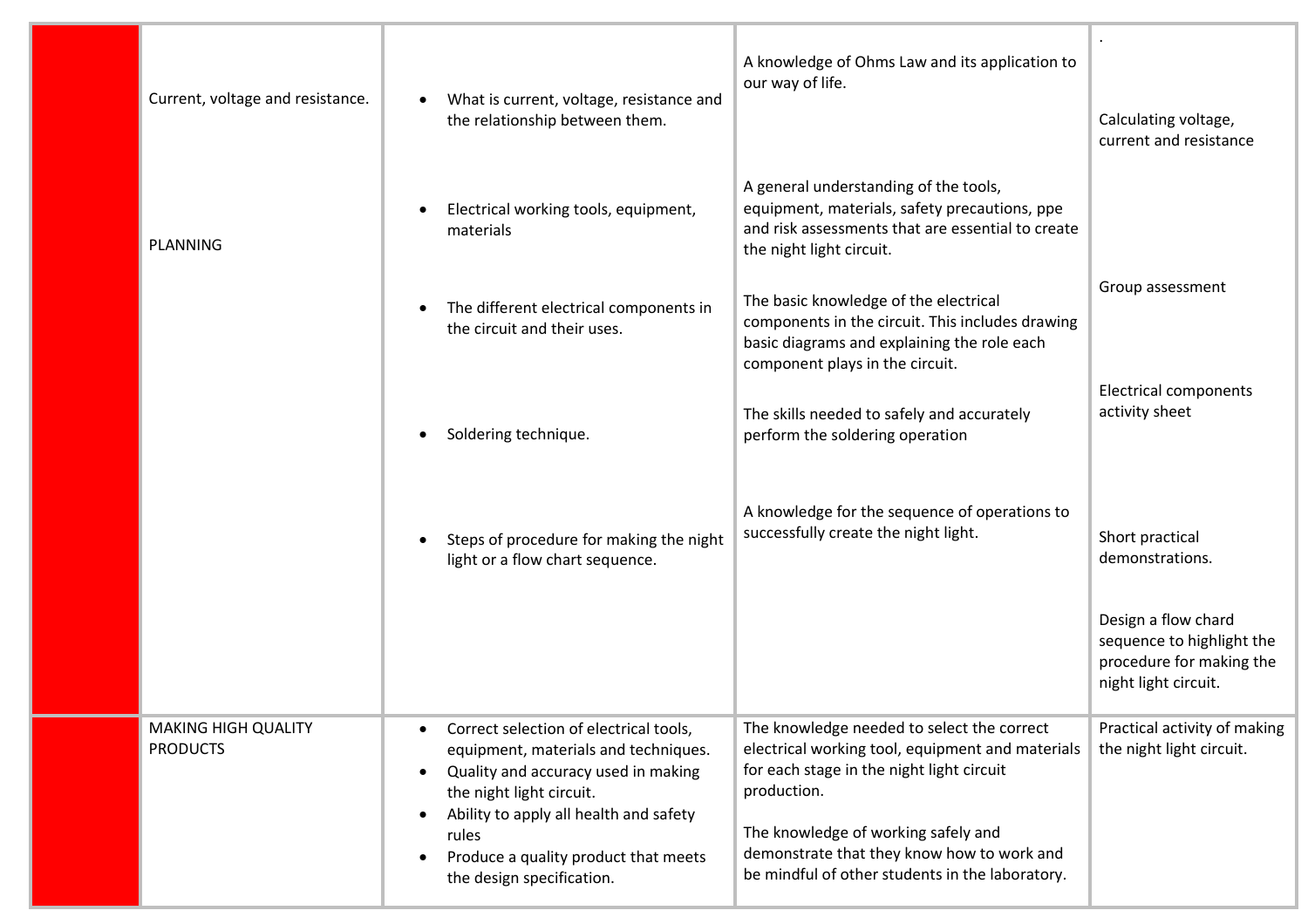|          | <b>EVALUATING</b>                                                                                                                                | Show a developing ability to work<br>independently.<br>Student appraisal of the finished product.                                                                                                                                                                                                                                    | An appreciation for accurately reflecting on the<br>finished product. They will also learn why<br>product evaluation and testing is an important<br>stage in the design process and how it helps to<br>put suitable products on the market.                                                                                                                                                                                                                                                                                                                                                                                                                                                                                                                                                                                                                                                                                                      | Written night light<br>evaluation or review.                                                                                                                                                                                                                                                                                   |
|----------|--------------------------------------------------------------------------------------------------------------------------------------------------|--------------------------------------------------------------------------------------------------------------------------------------------------------------------------------------------------------------------------------------------------------------------------------------------------------------------------------------|--------------------------------------------------------------------------------------------------------------------------------------------------------------------------------------------------------------------------------------------------------------------------------------------------------------------------------------------------------------------------------------------------------------------------------------------------------------------------------------------------------------------------------------------------------------------------------------------------------------------------------------------------------------------------------------------------------------------------------------------------------------------------------------------------------------------------------------------------------------------------------------------------------------------------------------------------|--------------------------------------------------------------------------------------------------------------------------------------------------------------------------------------------------------------------------------------------------------------------------------------------------------------------------------|
| Autumn 2 | <b>NIGHT LIGHT STAND</b><br><b>EXPLORING IDEAS AND THE</b><br><b>TASK</b><br><b>GENERATING IDEAS</b><br>DEVELOPING AND MODELLING<br><b>IDEAS</b> | <b>Students will learn:</b><br>The design process.<br>Situation and Design Brief.<br><b>Task Analysis</b><br>Writing specifications<br><b>Research and Analysis</b><br>Developing initial night light stand Ideas<br>$1$ and $2$<br>Developing initial ideas 3 and 4<br>Peer design review<br>Modification of design<br>Final design | <b>Students will develop:</b><br>An understanding that designing and making has<br>aesthetic, environmental, technical, economic,<br>ethical and social dimensions and impacts on<br>the world.<br>An understanding for the importance of the<br>design process and the different stages all<br>products must undergo during production.<br>The skills needed to explore a given design brief,<br>specifications, along with appropriate research<br>to effectively analyse the task of creating a night<br>light stand for the required target market.<br>An appreciation of existing products and<br>solutions to inform their designing ideas.<br>The skills needed to create suitable design ideas<br>that meet the given specifications and suit the<br>intended target market.<br>An appreciation of constructive teacher and<br>peer criticism to improve design ideas if<br>necessary and then choose the most suitable<br>final design. | Writing a suitable problem<br>and design brief.<br>Creating a mind map for<br>task analysis<br>Writing specifications and<br>explaining the importance.<br>Homework to research<br>existing night light stand<br>designs.<br>Drawing and colouring<br>initial design ideas.<br>Peer design review<br>Drawing the final design. |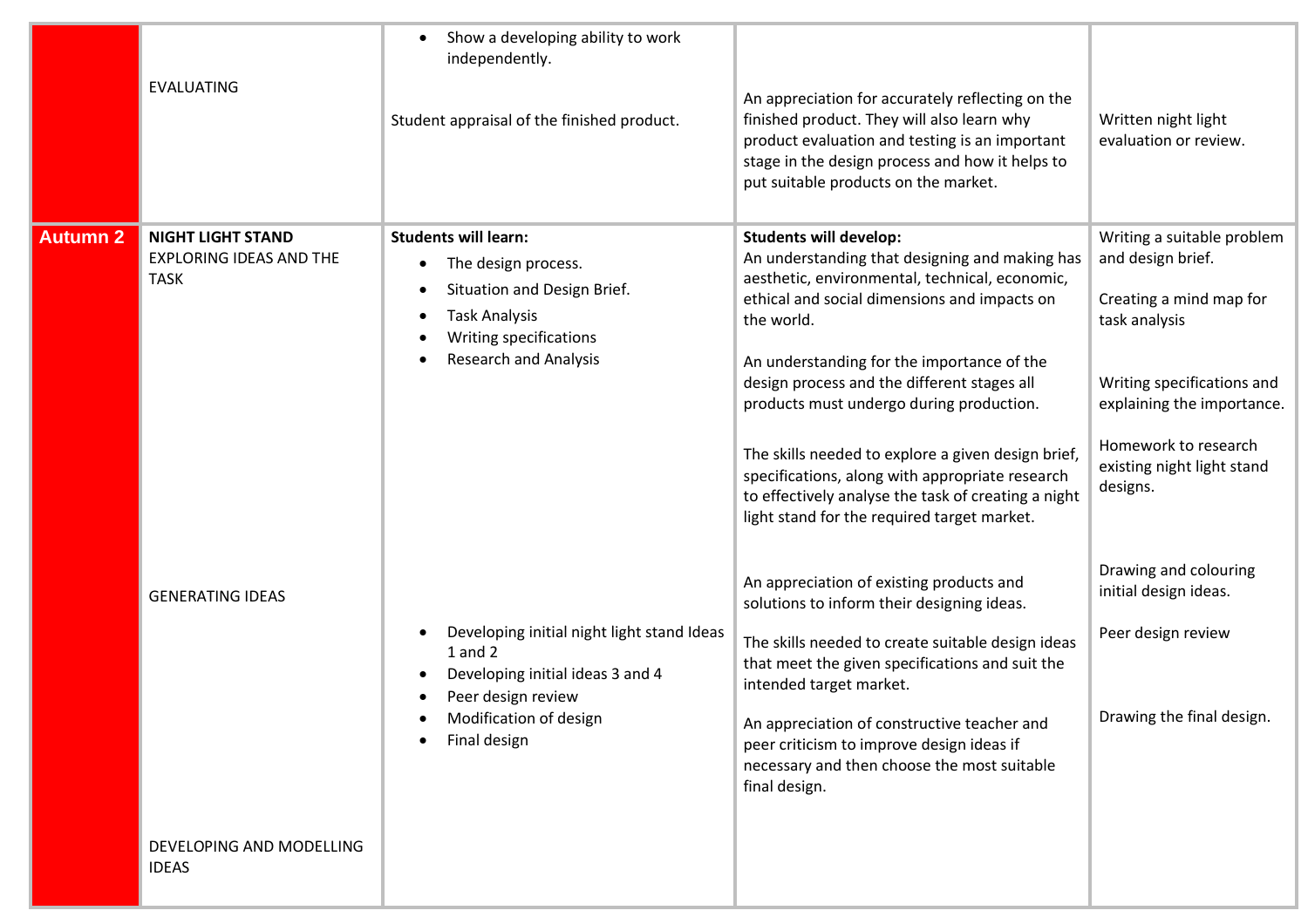|                 | <b>PLANNING</b><br><b>MAKING HIGH QUALITY</b><br><b>PRODUCTS</b>                                           | • CAD drawings/Final Design<br>3rd Angle Orthographic Projection (Working<br>Drawing)<br><b>Cardboard Model</b><br><b>Gantt Chart</b><br>Plastic working tools, equipment,<br>materials<br>Plastic working safety and risk<br>assessments.<br>Steps of procedure for making the night<br>light or a flow chart sequence.<br>Correct selection of wood working<br>tools, equipment, materials and<br>techniques. | The skills needed to accurately navigate the CAD<br>software to complete a working drawing or 3d<br>model of their night light stand.<br>The skills required to generate a cardboard<br>model of the stand.<br>A general understanding of the tools,<br>equipment, materials, safety precautions, ppe<br>and risk assessments that are essential to create<br>the stand.<br>A knowledge for the sequence of operations to<br>successfully create the night light.<br>The knowledge needed to select the correct<br>plastic working tools, equipment and materials | Using CAD software to<br>produce a working drawing<br>or 3d model.<br>Production of cardboard<br>model<br>Design a flow chard<br>sequence to highlight the<br>procedure for making the<br>night light stand. |
|-----------------|------------------------------------------------------------------------------------------------------------|-----------------------------------------------------------------------------------------------------------------------------------------------------------------------------------------------------------------------------------------------------------------------------------------------------------------------------------------------------------------------------------------------------------------|-------------------------------------------------------------------------------------------------------------------------------------------------------------------------------------------------------------------------------------------------------------------------------------------------------------------------------------------------------------------------------------------------------------------------------------------------------------------------------------------------------------------------------------------------------------------|--------------------------------------------------------------------------------------------------------------------------------------------------------------------------------------------------------------|
|                 | <b>EVALUATING</b>                                                                                          | Quality and accuracy used in making<br>the pencil holder.<br>Ability to apply all health and safety<br>$\bullet$<br>rules<br>Produce a quality product that meets<br>the design specification.<br>Show a developing ability to work<br>independently.<br>Student appraisal of the finished<br>product.                                                                                                          | for each stage in the pencil holder production.<br>The knowledge of working safely and<br>demonstrate that they know how to work and<br>be mindful of other students in the laboratory.<br>An appreciation for accurately reflecting on the<br>finished product. They will also learn why<br>product evaluation and testing is an important<br>stage in the design process and how it helps to<br>put suitable products on the market.                                                                                                                            | Written pencil night light<br>stand evaluation or review.                                                                                                                                                    |
| <b>Spring 1</b> | THE BOARDGAME AND<br><b>ELECTRONIC DICE PROJECT</b><br><b>Circuit assembly</b><br><b>Electrical Safety</b> | <b>Students will learn:</b><br>What is electrical safety and its<br>importance.                                                                                                                                                                                                                                                                                                                                 | <b>Students will develop:</b><br>An understanding and appreciation that safety<br>rules MUST be followed when working with<br>electricity.                                                                                                                                                                                                                                                                                                                                                                                                                        | Safety activity sheet                                                                                                                                                                                        |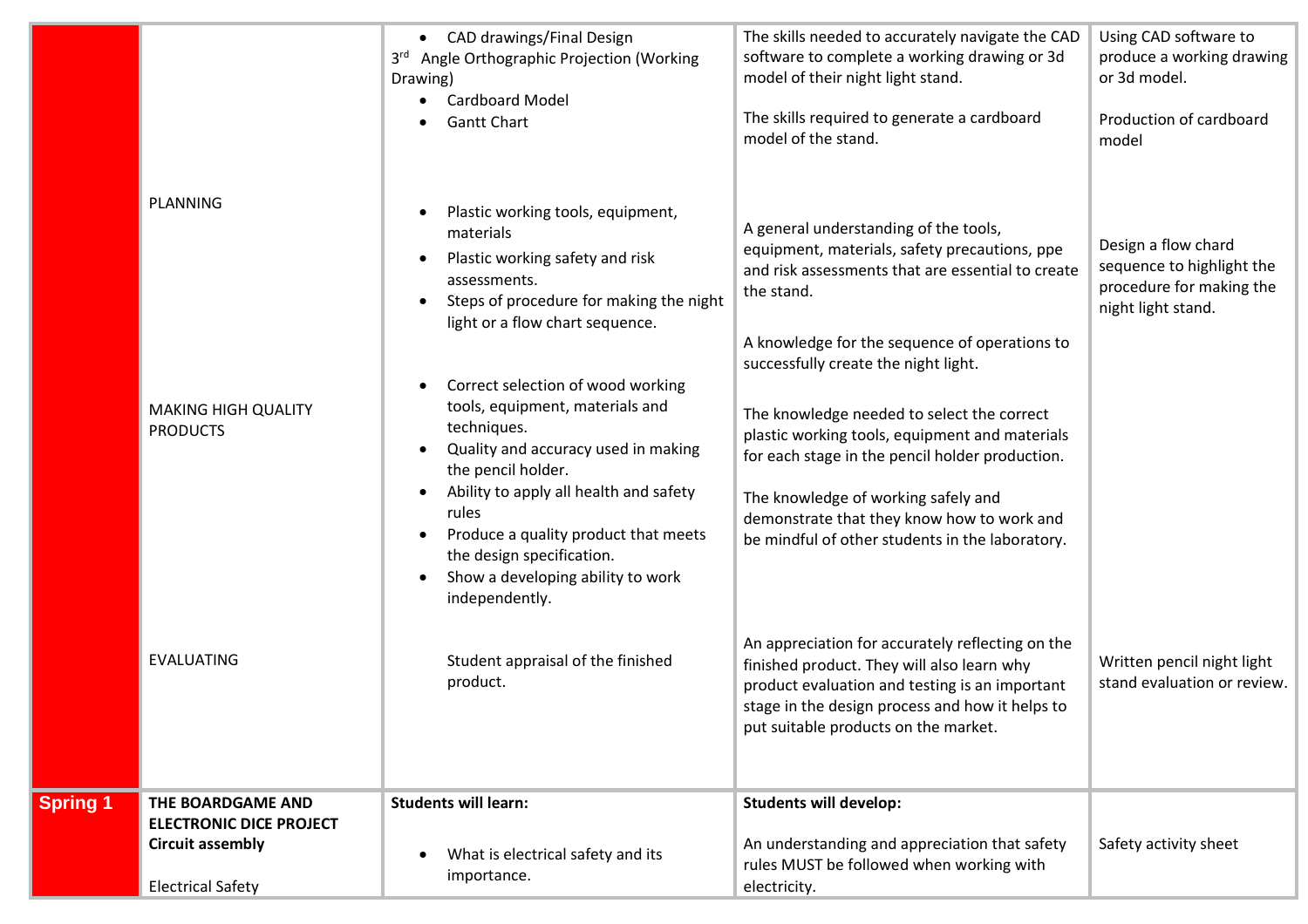|                                               |                                                                                                                                                                                                              | An understanding for the importance of the<br>following these safety procedures and if they<br>are not adhered to the consequences that could<br>occur. (this will be a recapitulation) |                                                                                                          |
|-----------------------------------------------|--------------------------------------------------------------------------------------------------------------------------------------------------------------------------------------------------------------|-----------------------------------------------------------------------------------------------------------------------------------------------------------------------------------------|----------------------------------------------------------------------------------------------------------|
| PLANNING                                      | Electrical working tools, equipment,<br>$\bullet$<br>materials                                                                                                                                               | A general understanding of the tools,<br>equipment, materials, safety precautions, ppe<br>and risk assessments that are essential to create<br>the electrical dice.                     |                                                                                                          |
|                                               | The different electrical components in<br>the circuit and their uses.                                                                                                                                        | The basic knowledge of the electrical<br>components in the circuit. This includes drawing<br>basic diagrams and explaining the role each<br>component plays in the circuit.             | Group assessment                                                                                         |
|                                               | Soldering technique.                                                                                                                                                                                         | The skills needed to safely and accurately<br>perform the soldering operation<br>(recapitulation)                                                                                       | <b>Electrical components</b><br>activity sheet                                                           |
|                                               | Steps of procedure for making the<br>electronic dice or a flow chart<br>sequence.                                                                                                                            | A knowledge for the sequence of operations to<br>successfully create the electronic dice.                                                                                               | Short practical<br>demonstrations.                                                                       |
| <b>MAKING HIGH QUALITY</b><br><b>PRODUCTS</b> | Correct selection of electrical tools,<br>equipment, materials and techniques.<br>Quality and accuracy used in making<br>the electronic dice circuit.<br>Ability to apply all health and safety<br>$\bullet$ | The knowledge needed to select the correct<br>electrical working tool, equipment and materials<br>for each stage in the electronic dice circuit<br>production.                          | Design a flow chard<br>sequence to highlight the<br>procedure for making the<br>electronic dice circuit. |
|                                               | rules<br>Produce a quality product that meets<br>the design specification.<br>Show a developing ability to work<br>independently.                                                                            | The knowledge of working safely and<br>demonstrate that they know how to work and<br>be mindful of other students in the laboratory.                                                    | Practical activity of making<br>the electronic dice circuit.                                             |
|                                               |                                                                                                                                                                                                              |                                                                                                                                                                                         |                                                                                                          |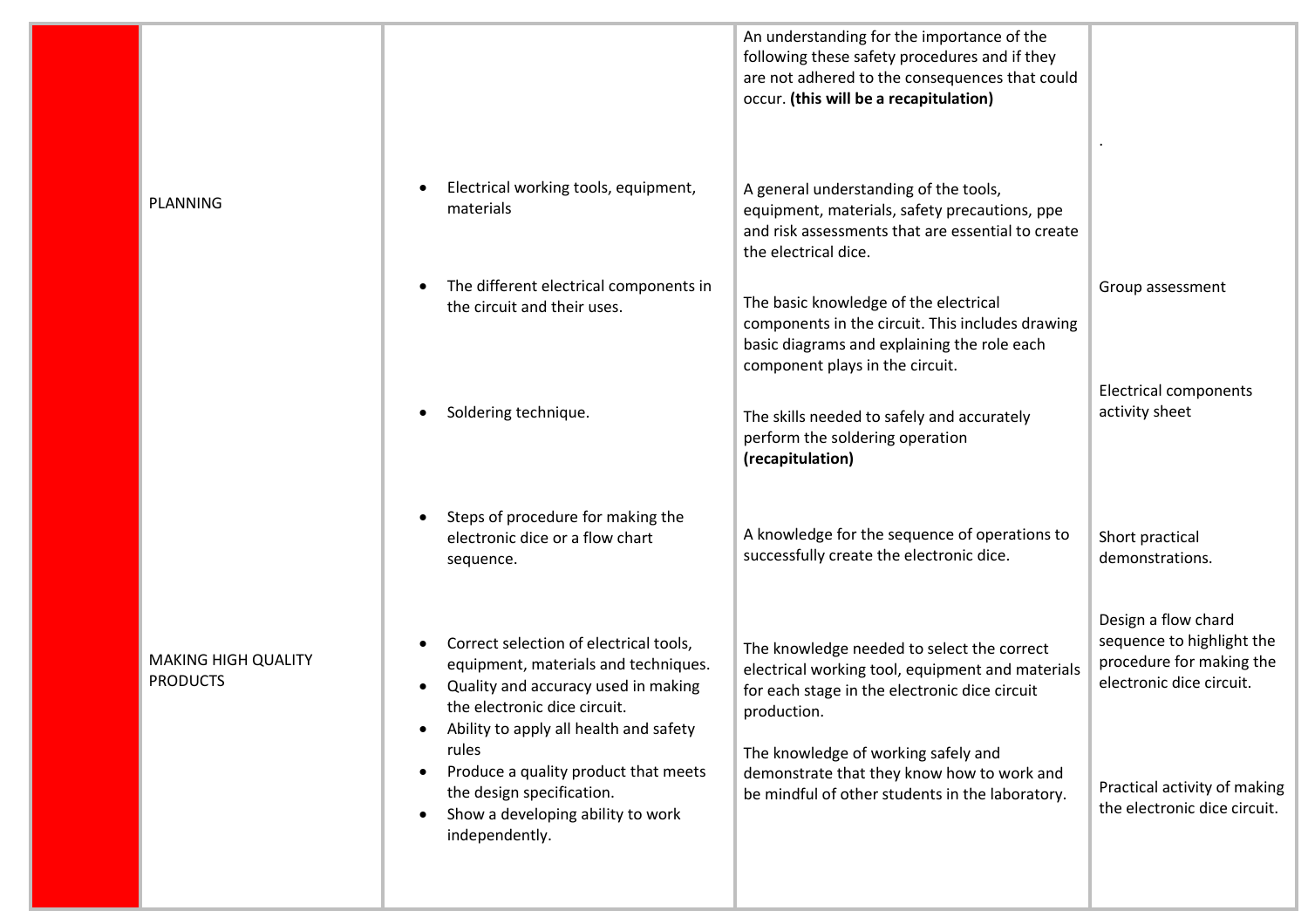|                 | <b>EVALUATING</b>                                                      | Student appraisal of the finished product.                                                                                                              | An appreciation for accurately reflecting on the<br>finished product. They will also learn why<br>product evaluation and testing is an important<br>stage in the design process and how it helps to<br>put suitable products on the market.                                                                                                                                                                                                                                                                                       | Written night light<br>evaluation or review.                                                                                                                                                                       |
|-----------------|------------------------------------------------------------------------|---------------------------------------------------------------------------------------------------------------------------------------------------------|-----------------------------------------------------------------------------------------------------------------------------------------------------------------------------------------------------------------------------------------------------------------------------------------------------------------------------------------------------------------------------------------------------------------------------------------------------------------------------------------------------------------------------------|--------------------------------------------------------------------------------------------------------------------------------------------------------------------------------------------------------------------|
| <b>Spring 2</b> | THE BOARD GAME DESIGN<br><b>EXPLORING IDEAS AND THE</b><br><b>TASK</b> | <b>Students will learn:</b><br>Situation and Design Brief.<br><b>Task Analysis</b><br>٠<br>Writing specifications<br><b>Research and Analysis</b>       | <b>Students will develop:</b><br>The skills needed to explore a given design brief,<br>specifications, along with appropriate research<br>to effectively analyse the task of creating a<br>board game for the required target market.                                                                                                                                                                                                                                                                                             | Writing a suitable problem<br>and design brief.<br>Creating a mind map for<br>task analysis<br>Writing specifications and<br>explaining the importance.<br>Homework to research<br>existing board game<br>designs. |
|                 | <b>GENERATING IDEAS</b>                                                | Developing initial board game Ideas 1<br>and 2<br>Developing initial ideas 3 and 4<br>Peer design review<br>٠<br>Modification of design<br>Final design | An appreciation of existing products and<br>solutions to inform their designing ideas.<br>The skills needed to create suitable design ideas<br>that meet the given specifications and suit the<br>intended target market.                                                                                                                                                                                                                                                                                                         | Drawing and colouring<br>initial design ideas.<br>Peer design review                                                                                                                                               |
|                 | DEVELOPING AND MODELLING<br><b>IDEAS</b>                               | CAD drawings/Final Design<br>3rd Angle Orthographic Projection (Working<br>Drawing)<br><b>Cardboard Model</b><br><b>Gantt Chart</b>                     | An appreciation of constructive teacher and<br>peer criticism to improve design ideas if<br>necessary and then choose the most suitable<br>final design.<br>The skills needed to accurately navigate the CAD<br>software to complete a working drawing or 3d<br>model of their board game.<br>The skills required to generate a cardboard<br>model of the board game.<br>A general understanding of the tools,<br>equipment, materials, safety precautions, ppe<br>and risk assessments that are essential to create<br>the game. | Drawing the final design.<br>Using CAD software to<br>produce a working drawing<br>or 3d model.<br>Production of cardboard<br>model                                                                                |
|                 |                                                                        |                                                                                                                                                         |                                                                                                                                                                                                                                                                                                                                                                                                                                                                                                                                   |                                                                                                                                                                                                                    |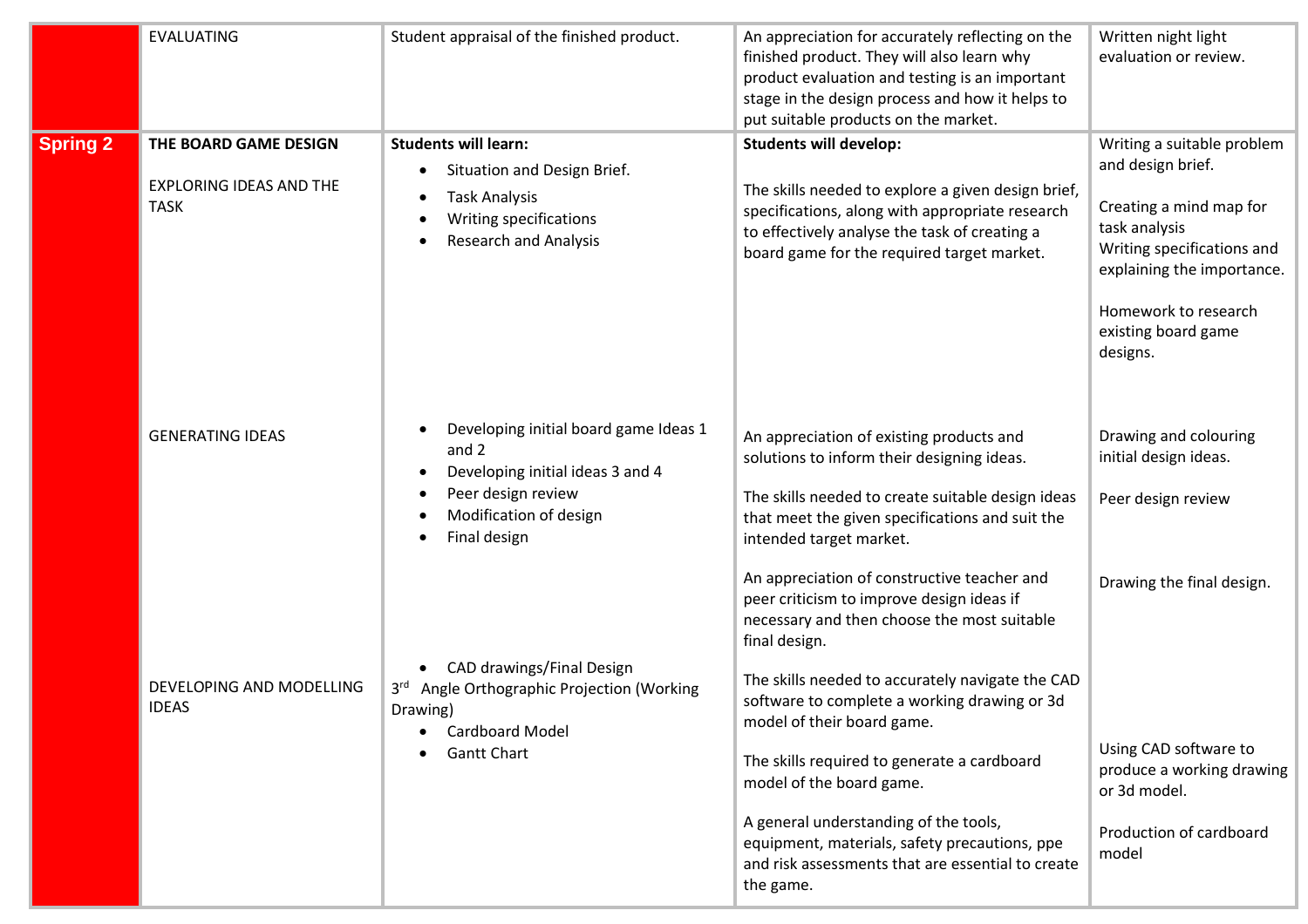|                 | PLANNING                                                                   | Wood working tools, equipment,<br>materials<br>Wood working safety and risk<br>assessments.<br>Steps of procedure for making the<br>$\bullet$<br>board game or a flow chart sequence. | A knowledge for the sequence of operations to<br>successfully create the game.                                                                                                                                                                                                                                                                                                                                                                                                                                                                   | Design a flow chard<br>sequence to highlight the<br>procedure for making the<br>game.                                                                                                                                                                             |
|-----------------|----------------------------------------------------------------------------|---------------------------------------------------------------------------------------------------------------------------------------------------------------------------------------|--------------------------------------------------------------------------------------------------------------------------------------------------------------------------------------------------------------------------------------------------------------------------------------------------------------------------------------------------------------------------------------------------------------------------------------------------------------------------------------------------------------------------------------------------|-------------------------------------------------------------------------------------------------------------------------------------------------------------------------------------------------------------------------------------------------------------------|
| <b>Summer 1</b> | <b>WALL DÉCOR PROJECT</b><br><b>EXPLORING IDEAS AND THE</b><br><b>TASK</b> | <b>Students will learn:</b><br>The design process.<br>Situation and Design Brief.<br><b>Task Analysis</b><br>Writing specifications<br><b>Research and Analysis</b>                   | <b>Students will develop:</b><br>An understanding that designing and making has<br>aesthetic, environmental, technical, economic,<br>ethical and social dimensions and impacts on<br>the world.<br>An understanding for the importance of the<br>design process and the different stages all<br>products must undergo during production.<br>The skills needed to explore a given design brief,<br>specifications, along with appropriate research<br>to effectively analyse the task of creating a wall<br>decor for the required target market. | Writing a suitable problem<br>and design brief.<br>Creating a mind map for<br>task analysis<br>Writing specifications and<br>explaining the importance.<br>Homework to research<br>existing wall décor designs.<br>Drawing and colouring<br>initial design ideas. |
|                 | <b>GENERATING IDEAS</b>                                                    | Developing initial wall décor Ideas 1 and<br>$\mathcal{P}$<br>Developing initial ideas 3 and 4<br>$\bullet$<br>Peer design review<br>Modification of design<br>Final design           | An appreciation of existing products and<br>solutions to inform their designing ideas.<br>The skills needed to create suitable design ideas<br>that meet the given specifications and suit the<br>intended target market.<br>An appreciation of constructive teacher and<br>peer criticism to improve design ideas if<br>necessary and then choose the most suitable<br>final design.                                                                                                                                                            | Peer design review<br>Drawing the final design.                                                                                                                                                                                                                   |
|                 | DEVELOPING AND MODELLING<br><b>IDEAS</b>                                   | CAD drawings/Final Design<br>3rd Angle Orthographic Projection (Working<br>Drawing)                                                                                                   | The skills needed to accurately navigate the CAD<br>software (2D Design, Cubify) to complete a<br>working drawing or 3d model (using the 3D                                                                                                                                                                                                                                                                                                                                                                                                      | Using CAD software to<br>produce a working drawing<br>or 3d model.<br>Using the 3D printer and<br>Laser Cutter safely.                                                                                                                                            |